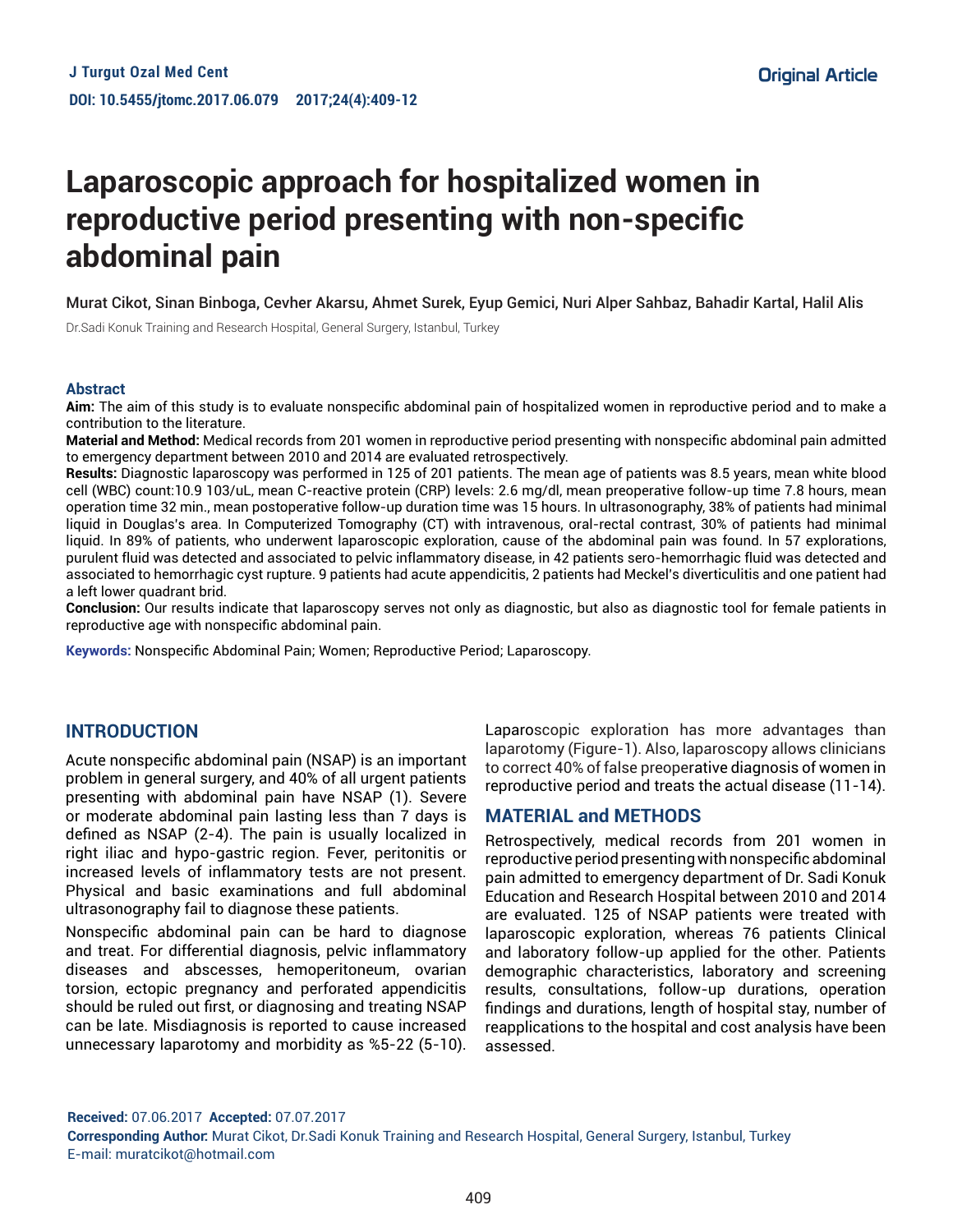#### **J Turgut Ozal Med Cent 2017;24(4):409-12**



**Figure 1.** Non-spesific abdominal pain treatment algorithm

#### **Surgical Technique**

After proper sterilization, 10 mm trocar was inserted into abdomen with open technique. 30 degree laparoscope camera was used to explore for erythema peritoneum, purulent exudate liquid and organs with inflammatory changes. Following this, 5 mm trocars enrolled from left iliac fossa and 5 mm trocar was enrolled from median suprapubic region. Appendix, uterus, ovaries, Douglas pouch and all of the small intestines were explored at 30 degree Trendelenburg position, and surgical treatment was then applied to the patients. In case of not identifying any pathology, 10 mm trocar was enrolled from median lateral of the right rectus muscle, and posterior of the stomach was examined by opening gastrocolic ligament. Small curtain of the stomach was then examined opening omentum minus. Transverse column posterior was analyzed and Kocher maneuver was performed to analyze posterior of the duodenum.

#### **RESULTS**

Diagnostic laparoscopy has performed for 125 patient. Patients median age was found 28,5 (18-43), WBC was 10,9 (6.7-16.6) 103/uL and CRP was 2,6 (0.6-6.7) mg/ dl. Pre-operative follow up, median operation time and post-operative follow up duration was 7,8 hours, 32(25- 70) minutes and 15(9-74) hours, respectively. All patients

were evaluated using abdominal ultrasound (USG) before the operation. 47 (38%) of the patients had minimal liquid in douglas pouch or edema at the terminal ileum level mesenter or ovarian cyst. 14 (30%) of the 47 patients, who were screened by computer tomography (CT), had minimal liquid in douglas pouch or edema at the terminal ileum level mesenter or ovarian cyst at CT. Patients were assessed by gynecologist and it has been found that 12(10%) of the patients had findings that explain abdominal pain. Mean cost of the operation was 832(755-980) TL.

Laparoscopic exploration was applied to the 125 patients and it has found that 111 (%89) of them had findings that explain abdominal pain. Median age was 28,4 (18-43) years, median WBC was 11,6 (8.8-16.6) and median CRP was 2.9 (0.69-6.7) mg/dl for these 111 patients. Their median pre-operative follow up duration, operation time and post-operative follow up duration were 7.7 (3-39) hours 30 (25-40) minutes and 15;(6-48) hours, respectively. 44(40%) of those 111 patients had positive USG findings. 7 (7%) of the 111 patients had findings at gynecologic assessment before operation but gynecologists did not suggest any operation for them. Laparoscopy assessed by CT was performed for 40 of these 111 patients and results showed that 14 (%35) of them had findings at CT. 57 patients had 50-200 cc purulant liquid due to pelvic inflammatory disease, 42 patients had 50-400 cc serohemorrhagic liquid due to hemorrhagic cyst rupture, 9 patients had acute appendicitis, 2 patients had Meckel diverticulitis and 1 patient had brid at left lower quandrant. Mean cost was 780(755-830) TL. 14 (11%) patients, to whom laparoscopic exploration was performed, did not have any findings that explain the abdominal pain. Median age of those patients were 28.6(18-40) years, median WBC was 8.1(6.7-12.6)103/uL and median CRP was 1,56(0.47-2.9) mg/dl. Their median pre-operative follow up duration, operation time and post-operative follow up duration were 8.6 (3-26) hours, 40 (35-70) minutes and 18 (9-74) hours, respectively. 5 (55%) of those 14 patients had findings at gynecologic assessment before operation but gynecologists did not suggest any operation. 3 (21%) of those 14 patients had findings that assessed as inflammation. 7(50%) of those 14 patients had CT screening before operation and no significant finding was found. Mean cost was 846 (755-980) TL (Table-1).

| Table 1. Data for surgical patients |                   |                                  |                        |                            |                                |                         |                       |                      |                      |                                                                                                                                                                  |
|-------------------------------------|-------------------|----------------------------------|------------------------|----------------------------|--------------------------------|-------------------------|-----------------------|----------------------|----------------------|------------------------------------------------------------------------------------------------------------------------------------------------------------------|
| Patients<br>(n)                     | Age<br>(year)     | <b>WBC</b><br>$(10^3/\text{uL})$ | <b>CRP</b><br>(mg/dl)  | Follw-up<br>time<br>(hour) | Operation<br>time (min.)       | Hospital<br>stay (hour) | <b>USG</b><br>$(+/-)$ | <b>BT</b><br>$(+/-)$ | Cost (TL)            |                                                                                                                                                                  |
| n: 125                              | 28,5<br>$(18-43)$ | 10,9<br>$(6.7 - 16.6)$           | 2,6<br>$(0.6 - 6.7)$   | 7,8                        | 32<br>$(25-70)$                | 15<br>$(9-74)$          | 47/78                 | 14/33                | 832<br>$(755 - 980)$ |                                                                                                                                                                  |
| n: 111                              | 28,4<br>$(18-43)$ | 11,6<br>$(8.7 - 16.6)$           | 2,9<br>$(0.69 - 6.7)$  | 7,7<br>$(3-39)$            | 30 <sup>°</sup><br>$(25 - 40)$ | 15<br>$(6-48)$          | 44/67                 | 14/26                | 780<br>$(755 - 830)$ | n:57 Purulent fluid(50-200 cc)<br>n:42 Serohemorragic fluid<br>$(50 - 400cc)$<br>Acute appendicitis<br>n:9<br>Meckel diverticulitis<br>n:2<br><b>Brid</b><br>n:1 |
| n: 14                               | 28,6<br>$(18-40)$ | 8,1<br>$(6.7 - 12.6)$            | 1,56<br>$(0.47 - 2.9)$ | 8,6<br>$(3-26)$            | 40<br>$(35 - 70)$              | 18<br>$(9-74)$          | 3/11                  | 0/7                  | 846<br>$(755 - 980)$ | <b>Negative</b><br>Laparoscopy                                                                                                                                   |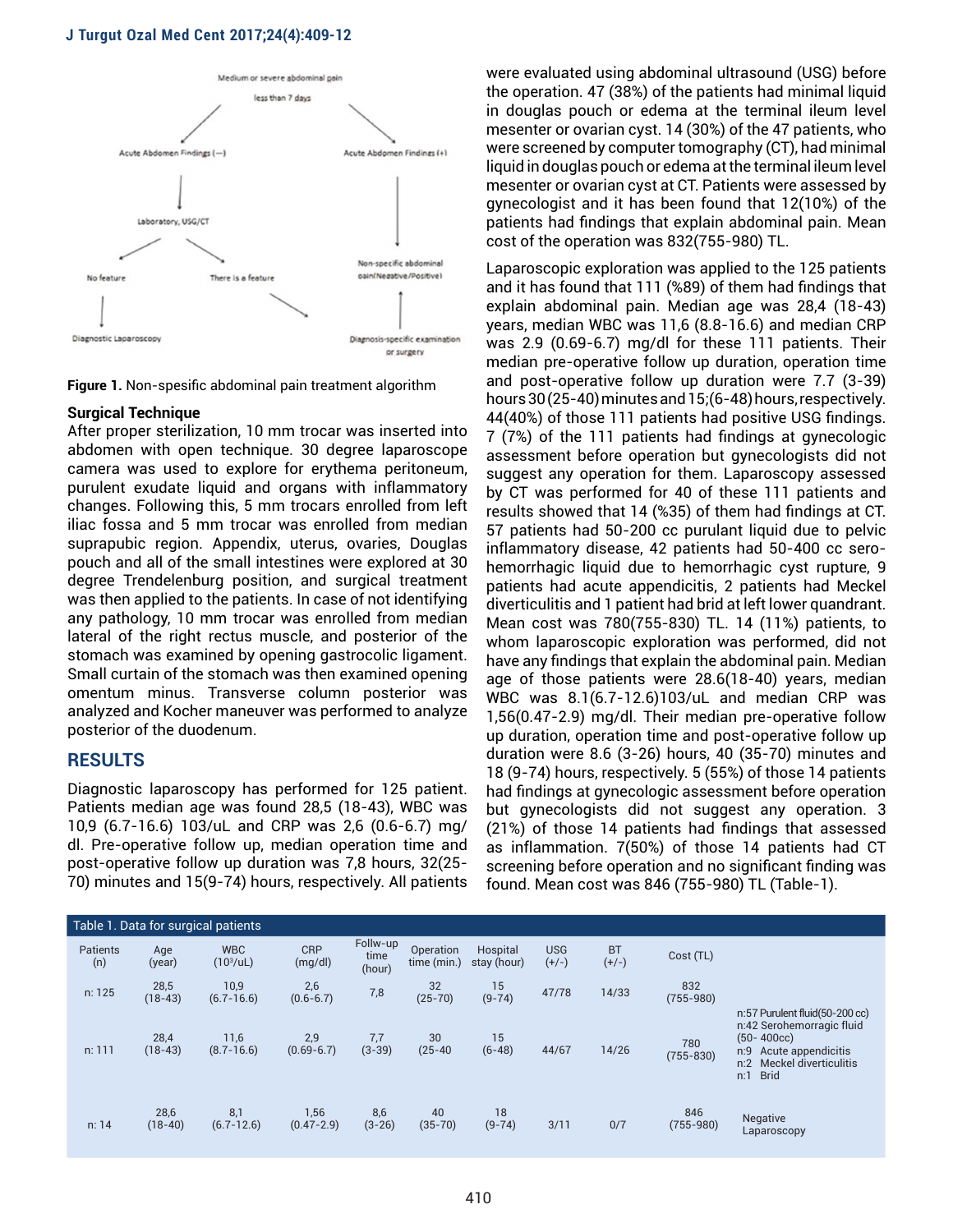#### **J Turgut Ozal Med Cent 2017;24(4):409-12**

Median age of 76 patients without laparoscopic exploration were 22,4 years (18-32), median WBC was 7,4 (6,2-12,8) 103/uL and median CRP was 1,4 (0.69-2,4) mg/dl. In addition, median emergency admission was 3,7 times (1- 8). 48 of the 257 USG which are performed under emergency conditions had minimal liquid in Douglas pouch or edema at the terminal ileum level mesenter or ovarian cyst, while 13 of the total 183 CT had minimal liquid in Douglas pouch or edema at the terminal ileum level mesenter or ovarian cyst. Mean cost for those 76 patients who were assessed 281 times under emergency conditions by gynecologist was 430 (290-640) TL (Table-2).

| Table 2. Data for non-surgical patients |                 |                       |                       |                             |                            |                                       |                                  |                      |  |  |  |
|-----------------------------------------|-----------------|-----------------------|-----------------------|-----------------------------|----------------------------|---------------------------------------|----------------------------------|----------------------|--|--|--|
| Patients (n)                            | Age (year)      | <b>WBC (103/uL)</b>   | <b>CRP</b><br>(mg/dl) | <b>Total USG</b><br>$(+/-)$ | <b>Total BT</b><br>$(+/-)$ | Gynecology<br>consultation<br>$(+/-)$ | Number of<br><b>Applications</b> | Cost (TL)            |  |  |  |
| n:76                                    | 22,4<br>(18-32) | 7.4<br>$(6.2 - 12.8)$ | 1.4<br>$(0.69 - 2.4)$ | 257 (48/209)                | 183<br>(13/170)            | 281<br>$(3-8)$                        | 281<br>$(3-8)$                   | 430<br>$(290 - 640)$ |  |  |  |

## **DISCUSSION**

Laparoscopy is performed since last four decades in surgery. In case of NASP, operation or non-operative follow-up decided by surgeons and radiologists 88% depending on their experiences, personal factors (15-19). USG findings involve 38% acute abdomen doubt, and 12 (10%) patients who were assessed by gynecologist had findings that explain abdominal pain. However, our results demonstrate that among most important diagnostic criterias are patient anamnesis and abdominal pain intensity. While the sensitivity of the USG, which is used often to assess abdominal pathologies, is %60-89, this ratio for nonspecific abdominal pain is %50. Despite CT is more accurate because of its sensitivity (84-98%), it is not always performed in emergency services (16-22). Because of that, CT was performed for 47 patients. Therefore, 14 (30%) patients had findings suspicious of acute abdomen.

The cause for abdominal pain in 89% of the patients was found in 30 minutes performing laparoscopic exploration, and the patients were treated. These results are similar to the results in the literature. Sugerbaker et al. reported that diagnostic laparoscopy which performed in patients with non-spesific abdominal pain allowed clinicians to explain the cause of the abdominal pain in more than 90% of the patients (23). Repeated physical examination, laboratory tests and imaging studies to make a definitive diagnosis for non-specific abdominal pain cause 4-6 days, which increase the average length of stay in hospital (16,17- 24). Cost analysis results showed that the price of the performed operation for non-specific abdominal pain was higher than the price of the non-operative follow up. Our hospital`s database was also reviewed, and it was realized that non-operative follow up, which was applied to 76 patients, was cost effective. However, increased workload in emergency service, repeated tests and imagings studies in different periods have caused increase in nonoperative follow up cost. In addition, these patients might be also examined in other hospitals which rise the cost and workload even more.

Our diagnostic laparoscopic interventions ratio was more than literature. Despite of more cost at first admission, diagnostic laparoscopy allows solving the problem rapidly. Antibiotherapy can be started earlier in pelvic enflamatuar

diseases. Furthermore early treatment is important for fertility conservations. And transfering patients to the gynecology clinic may fast. Also diagnostic laparoscopy prevents patients from unnecessary appendectomy. Early laparoscopy provides better improvement in quality of life than classical observation.

Selection of incision which performed in laparotomy is another problem. Laparoscopic exploration can help clinicians to make optimal laparotomy incision. Different clinical scenarios must be considered for the patients that recourse to hospital with abdominal pain. Laparotomies that performed with true pre-operative diagnosis have 22% negative laparotomy incidence. This also increases the cost and length of stay in hospital. Therefore, it is possible that laparoscopy can be helpful for all of the patients with acute abdomen. Recently, laparoscopy is a gold standard for accurate diagnosis and treatment. Our findings suggest that laparoscopy provide early diagnosis and treatment, prevent morbidities caused by abdominal pathology and reduce workload.

## **CONCLUSION**

It can be concluded that laparoscopy is not only used for treatments, it also can be used for diagnose women in reproductive period presenting with NSAP.

## **REFERENCES**

- 1. Majeski W. Diagnostic laparoscopy for the acute abdomen and trauma. Surg Endosc 2000;14(10):930-7.
- 2. Cuesta MA, Eijsbouts QAJ, Gordijn RV, Borgstein PF, de Jong D. Diagnostic laparoscopy in patients with an acute abdomen of uncertain etiology. Surg Endosc 1998;12:915-7.
- 3. Decadt B, Sussman L, Lewis MP, Secker A, Cohen L, Rogers C, et al. Randomized clinical trial of early laparoscopy in the management of acute non-specific abdominal pain. Br J Surg. 1999;86(11):1383-6.
- 4. Salky BA, Edye MB. The role of laparoscopy in the diagnosis and treatment of abdominal pain syndromes. SurgEndosc 1999;12:911-4.
- 5. Forde KA, Ganepola GA: Is mandatory exploration for penetrating abdominal traumaextinct? The morbidity and mortality of negative exploration in a large municipal hospital. J TraumA 1974;14(9): 764-6.